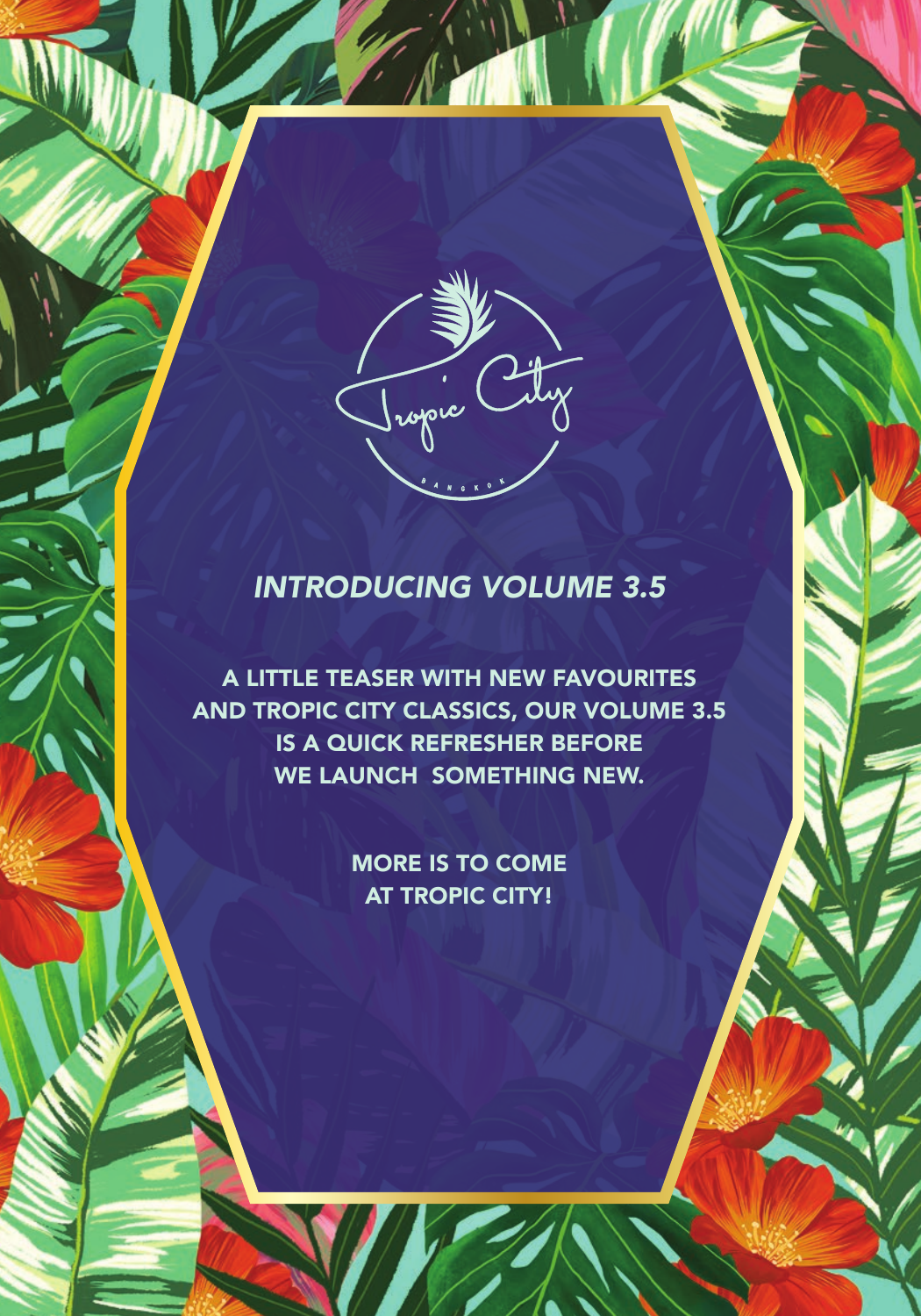# **NEW** EDITIONS

## NIGHT RIDER

Havana Club 3Year Rum · Punt E Mes · Tamarind Ginger Beer · Mint · Peychaud's Bitters 390**฿**

## DOUBLE DANCE LOVER

Stranger & Sons Gin · Pandan Milk Monsoon Mango Sticky Rice Tea · Lemon 400**฿**

## COPACABANA DUB

Flor De Caña 12Year Rum · Strawberry Infused Umeshu Bigallet China-China · Rhubarb

420**฿**

## MESSAGES FROM THE STARS

Jose Cuervo Tradicional Silver Tequila Monsoon Rainbow Tea Cordial · Mint Bitters Mint Sugar Dust 400**฿**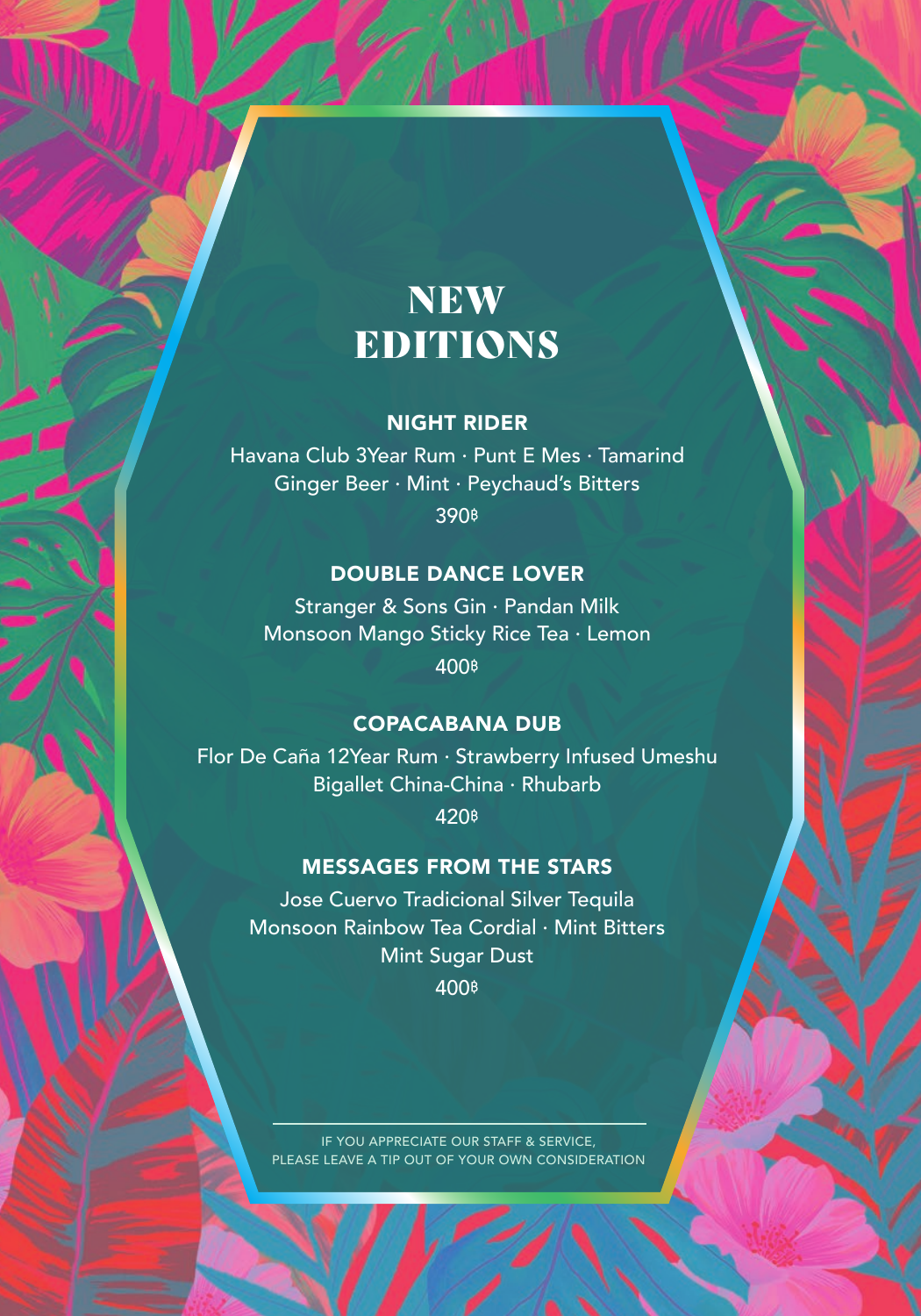## THE BIG UNKNOWN

Jameson Black Barrel Whiskey 400 Conejos Mezcal · Carpano Classico Vermouth Cynar Amaro · Grenadine · Smoked Pomegranate Salt 420**฿**

## WELCOME TO THE JUNGLE

Havana Club 7Year Rum · Havana Club 3Year Rum Apricot · Pimento Dram · Pineapple Orange · Lime · Vanilla 390**฿**

# SO FRESH & SO CLEAN

Lillet Blanc · Campari · Grapefruit Monsoon Jasmine Tea Cordial · Perrier Sparkling Water 380**฿**

#### CHANGE OF AIR

Thai Parsley Infused Beefeater Gin 400 Conejos Mezcal · Fernet Branca · Lemon Egg White · Elderflower 390**฿**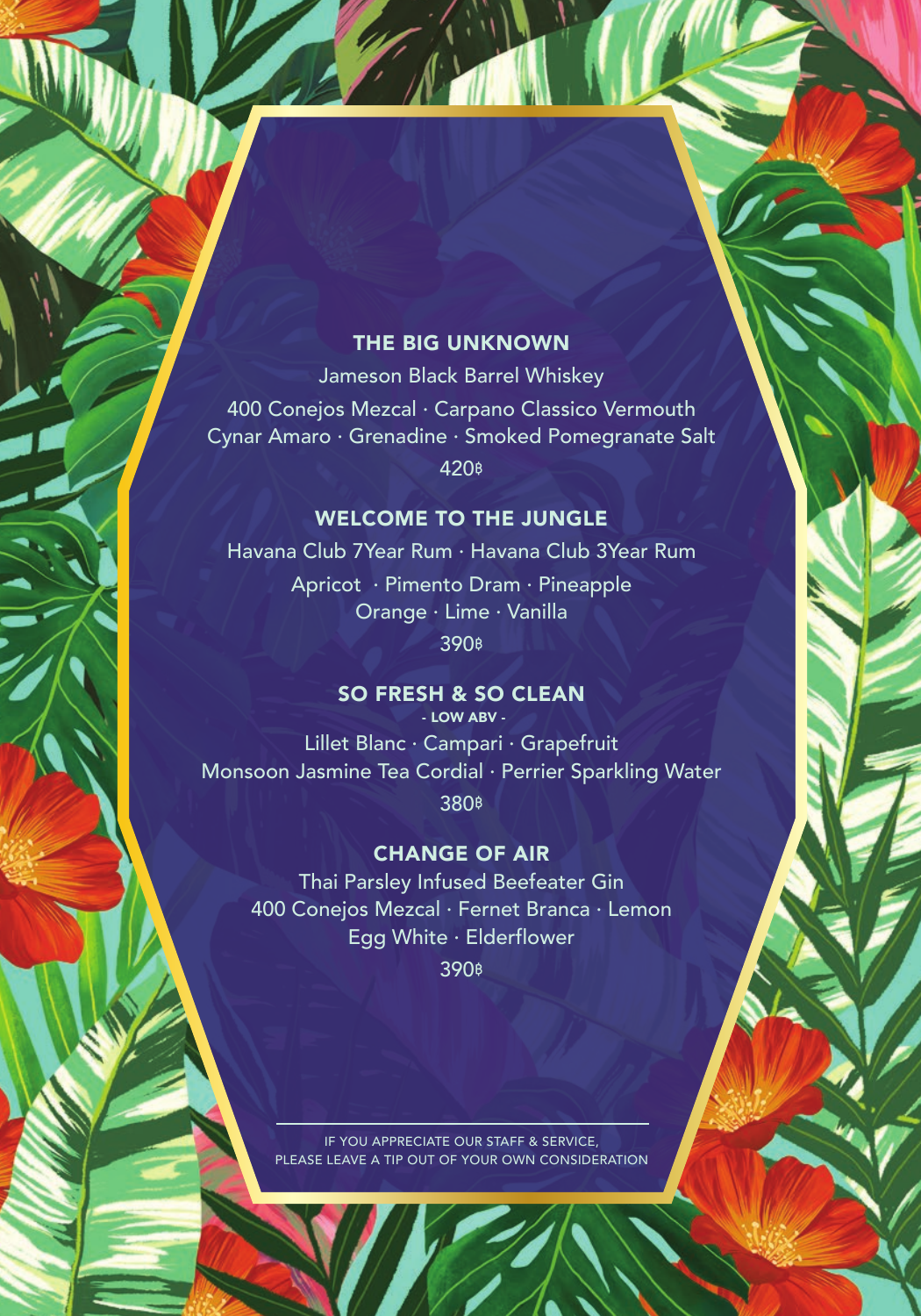#### **SKYWALKER**

Horsepower Bark Infused Tito's Handmade Vodka Pimento Dram · Falernum · Honey Pineapple · Lime · Beetroot Air 390**฿**

### HOTLINE BLING

Pomelo Infused Beefeater Gin · Demonio de Los Andes Pisco Carpano Dry Vermouth · Luxardo Maraschino · Fernet Branca 420**฿**

#### QUEEN B SWIZZLE

Wild Turkey Bourbon · Port Wine · Coconut Sherbet Watermelon · Lime · Spiced Sparkling Wine Reduction 390**฿**

#### CHAMPAGNE SUPERNOVA

Diplomático Mantuano Rum Popcorn Vermouth · Maple Champagne Lactart Angostura Bitters 380**฿**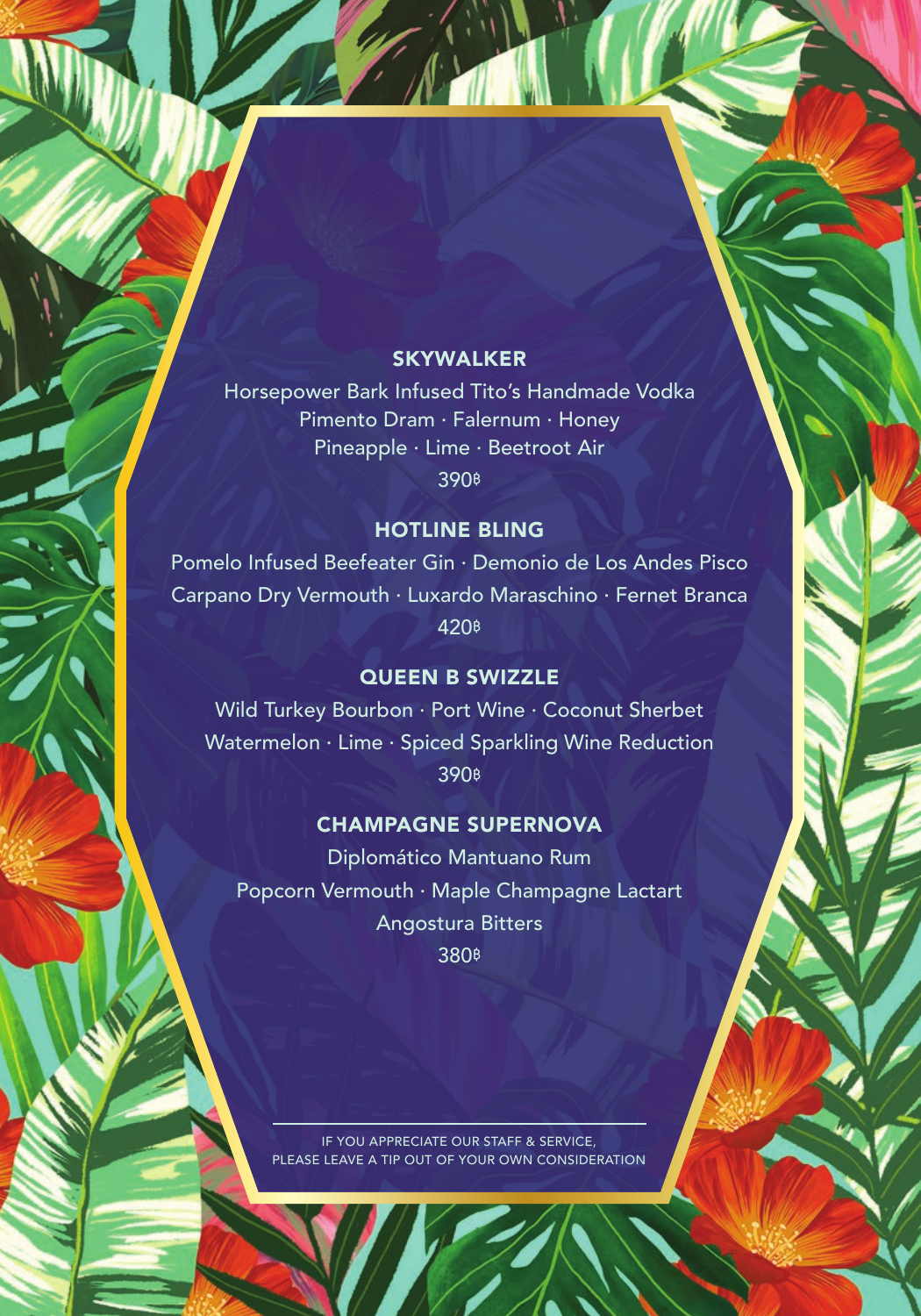## LOVE HANGOVER

Beefeater Gin · Massenez Crème de Pêche Spiced Tepache Reduction · Mulberry Lemon · Perrier Sparkling Water 390**฿**

## CHRONIC ICED TEA

Diplomático Mantuano Rum · Abelha Cachaça Silver Rum Coconut · Mint · Passionfruit · Peach · Pineapple Lemon · Vanilla

390**฿**

## THE SWEETEST TABOO

- LOW ABV -

Gonzalez Byass Cristina Medium Sherry Cocchi Storico Vermouth di Torino · Coconut Whey 380**฿**

#### TRIPPIC THUNDER

Jerk Spiced Infused Appleton Estate Reserve Rum Falernum · Ginger · Pineapple · Lime · Soda Angostura Bitters

390**฿**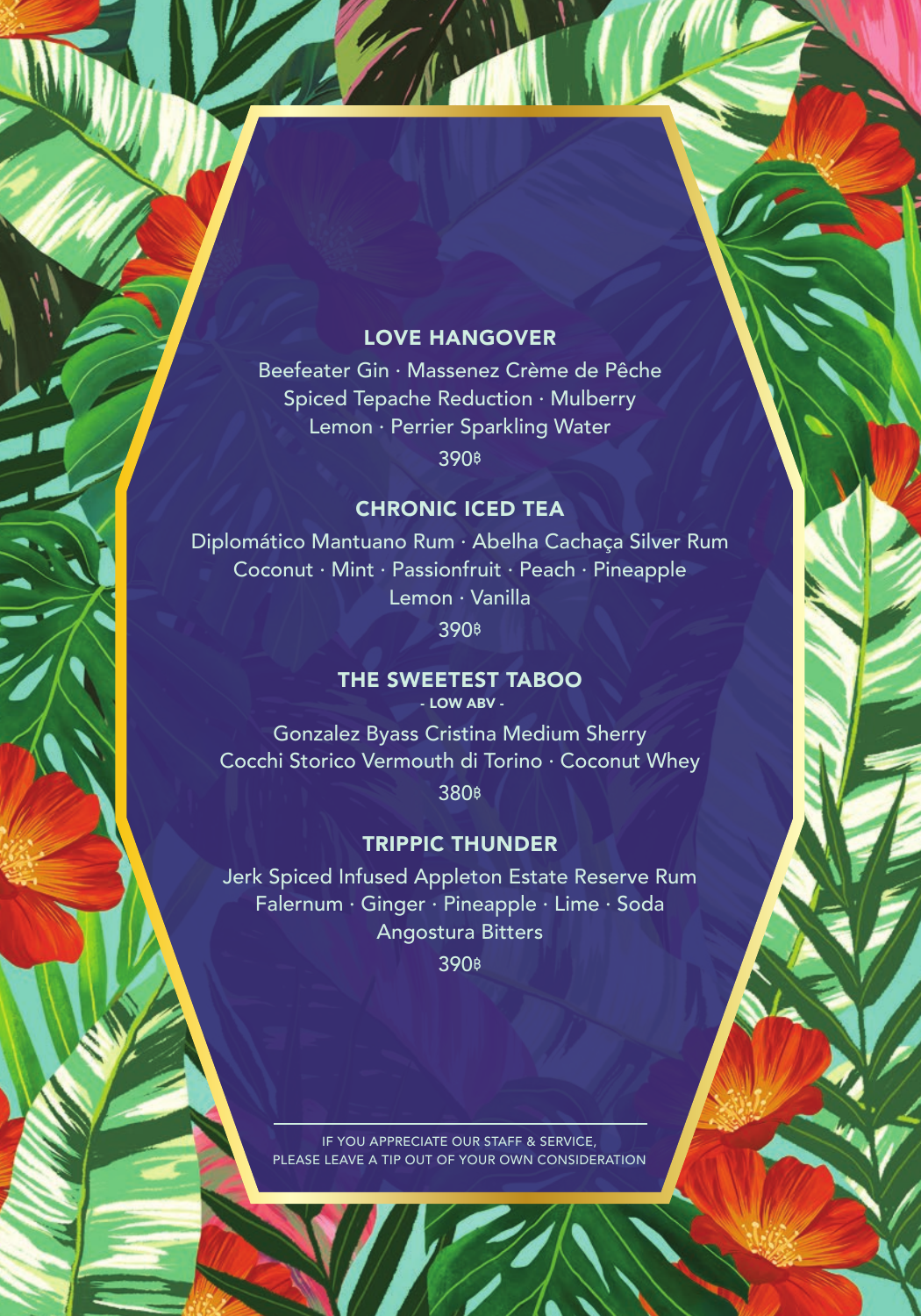# THE GIN & TONIC COLLECTION

| <b>GIN</b>                       | <b>STANDARD</b><br><b>TONIC</b>   | <b>PREMIUM</b><br><b>TONIC</b>    |
|----------------------------------|-----------------------------------|-----------------------------------|
| Beefeater (England)              | 290 <sup>B</sup>                  | 370 <sup><math>B</math></sup>     |
| Beefeater 24                     | 330 <sup>B</sup>                  | 410 <sup><math>\beta</math></sup> |
| <b>Bombay Sapphire (England)</b> | 330 <sup><math>\beta</math></sup> | 410 <sup><math>\beta</math></sup> |
| Gin Mare (Spain)                 | 350 <sup><math>\beta</math></sup> | 430 <sup><math>\beta</math></sup> |
| G'Vine (France)                  | 350 <sup>\$</sup>                 | 4308                              |
| Hayman's London Dry (England)    | 330 <sup><math>\beta</math></sup> | 410 <sup><math>\beta</math></sup> |
| Hayman's Old Tom                 | 330 <sup><math>\beta</math></sup> | 410 <sup><math>\beta</math></sup> |
| Hendrick's (Scotland)            | 350 <sup><math>\beta</math></sup> | 430 <sup>¢</sup>                  |
| Ki No Bi (Japan)                 | 390 <sup>B</sup>                  | 470 <sup><math>\beta</math></sup> |
| Monkey 47 (Germany)              | 390 <sup><math>\beta</math></sup> | 4708                              |
| Monkey 47 Sloe                   | 390 <sup><math>\beta</math></sup> | 4708                              |
| Roku (Japan)                     | 330 <sup><sup>8</sup></sup>       | 410 <sup><math>\beta</math></sup> |
| Stranger & Sons (India)          | 330 <sup><sup>8</sup></sup>       | 410 <sup>B</sup>                  |
| Tanqueray (England)              | 330 <sup><math>\beta</math></sup> | 410 <sup><math>\beta</math></sup> |
| Tanqueray 10                     | 350 <sup><math>\beta</math></sup> | 430 <sup>\$</sup>                 |
| The Botanist (Scotland)          | 350 <sup>\$</sup>                 | 430 <sup>¢</sup>                  |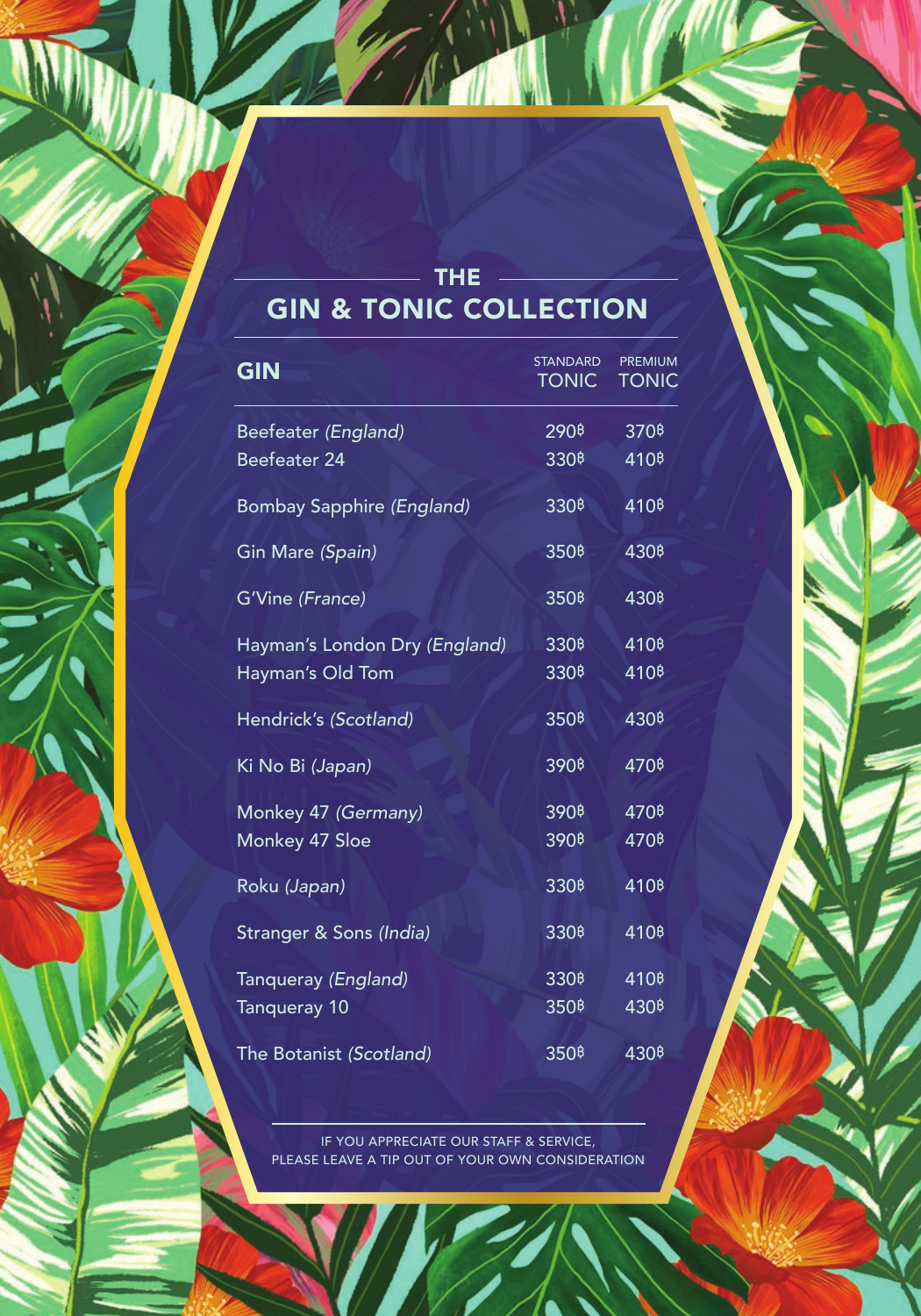# PUNCH BOWL

Passionfruit · Pineapple · Grenadine Cinnamon · Lime · Angostura Bitters YOUR CHOICE OF RUM, GIN OR VODKA - - - SERVES 4 - 10 PEOPLE - - -

3,500**฿**

# COCKTAIL FLASKS

Big Serves Of Any Cocktail On Or Off The Menu - - - SERVES 3 - 6 PEOPLE - - - PRICES START AT 2,000**฿**

> BEEFEATER 24 GIN & MIXERS 4,000**฿**

400 CONEJOS MEZCAL & MIXERS

5,000**฿**

HAVANA CLUB 7YEAR RUM & MIXERS 4,000**฿**

JAMESON BLACK BARREL WHISKY & MIXERS

4,000**฿**

JOSE CUERVO TRADICIONAL SILVER TEQUILA & MIXERS

4,000**฿**

TITO'S HANDMADE VODKA & MIXERS

3,500**฿**

PREMIUM MIXERS AVAILABLE AT AN ADDITIONAL 500**฿**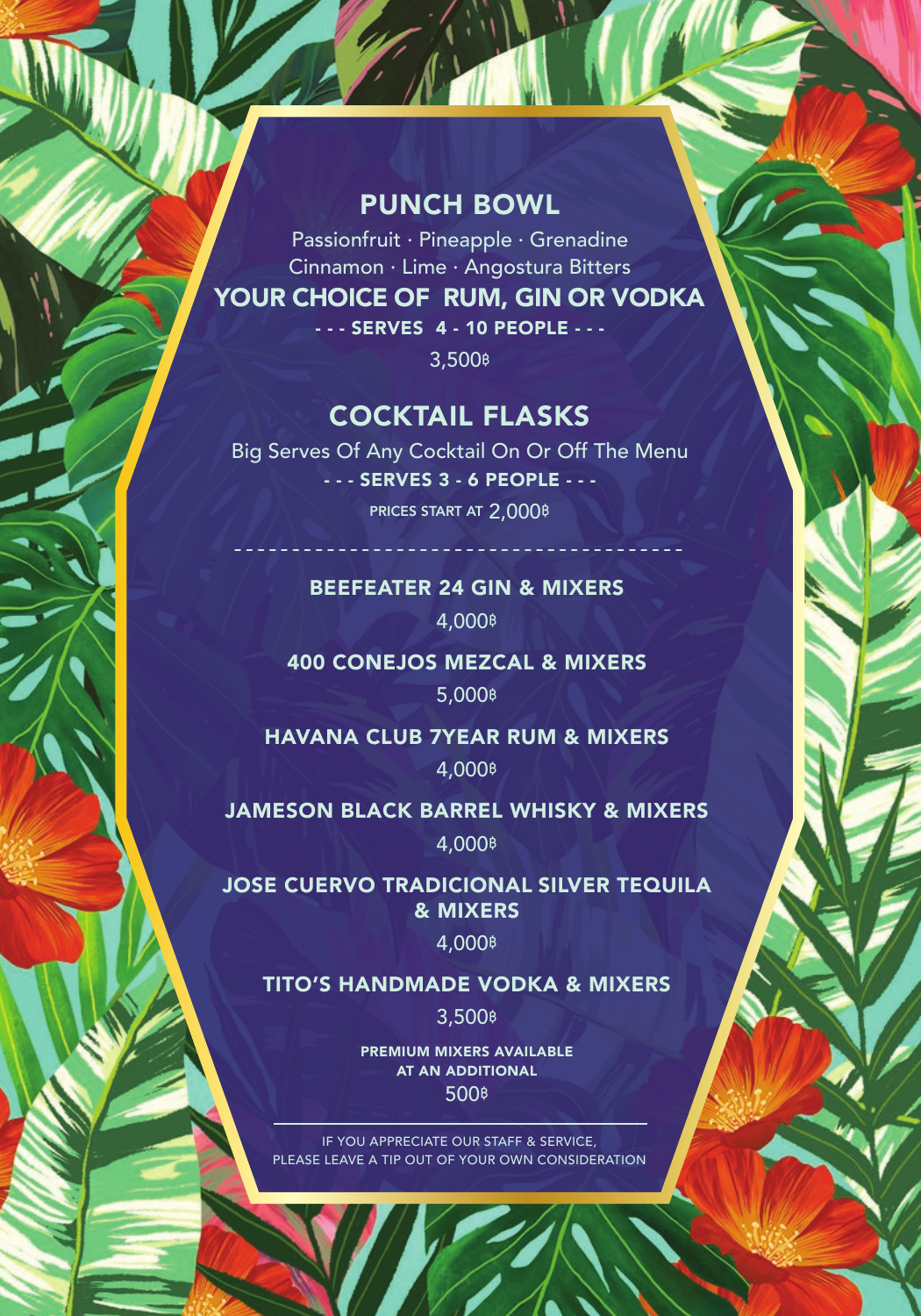# WINE • SPARKLING **CHAMPAGNE**

**GLASS** BOTTLE  $-$  WHITE WINE  $-$ BRANCOTT ESTATE MARLBOROUGH 360**฿** 1,700**฿** SAUVIGNON BLANC  $-$  RED WINE  $360$ **b** BRANCOTT ESTATE PINOT NOIR 1,700**b**  CAMPO VIEJO RIOJA WINEMAKER'S ART TEMPRANILLO  $-$  SPARKLING  $-$ D'ARIA POP SONG 350**฿** 2,100**฿** SAUVIGNON BLANC 2,350**฿**

> $-$  CHAMPAGNE  $-$ PERRIER-JOUËT GRAND BRUT 4,700**฿**

> > LOCAL BEER

 $-$  BEERS  $-$ 

180**฿** PERONI DRAUGHT 240**฿** PALE ALE

260**฿**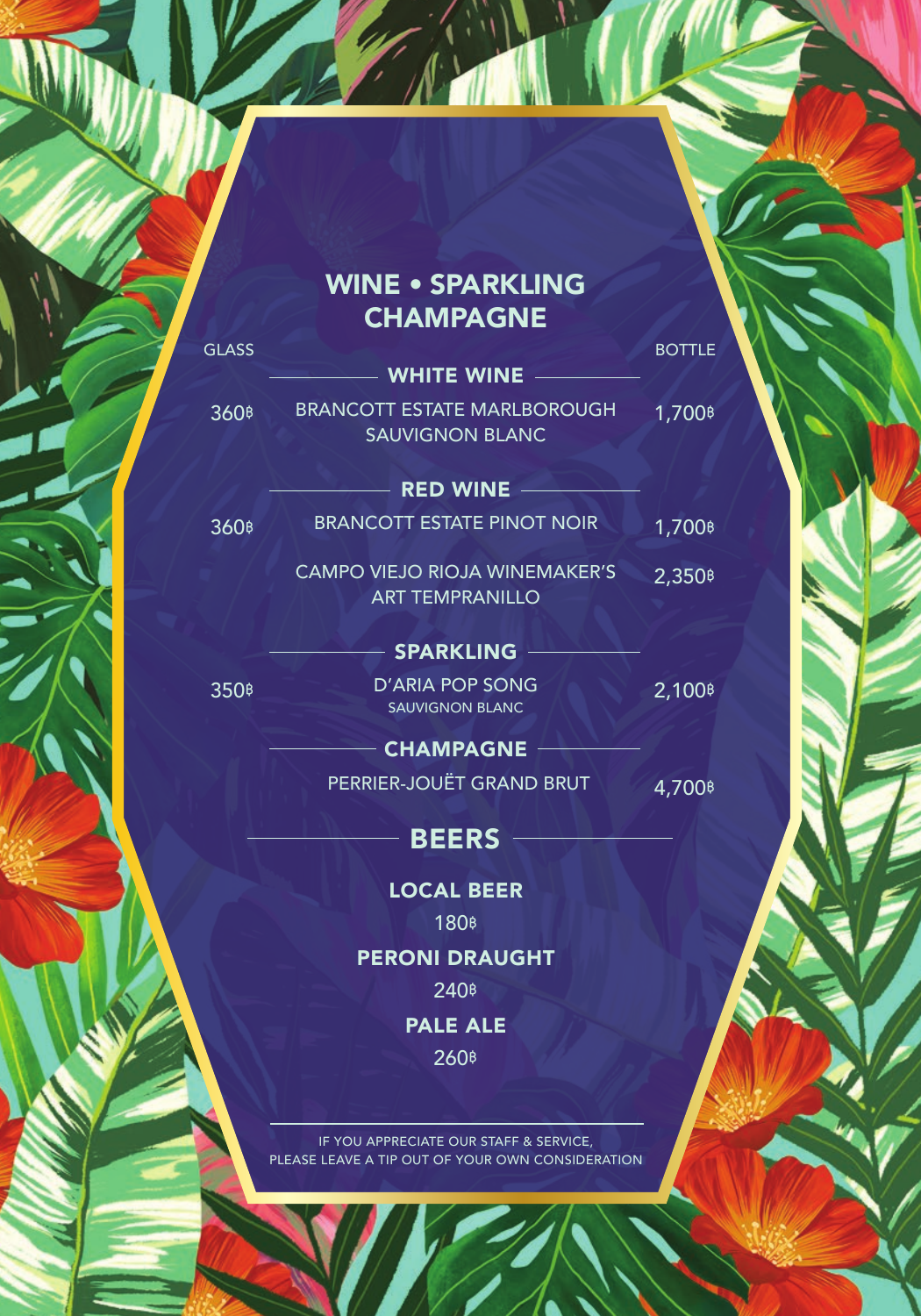# SPIRIT SELECTION

All prices are per 30 milliliters

 $-$  RUM  $-$  Angostura 5Years *(Trinidad & Tobago)* 240**฿** Angostura 1919 330**฿** Appleton Estate Reserve *(Jamaica)* 240**฿** Appleton Estate Extra 12Years 300<sup>8</sup> Appleton Estate 30Years 1050<sup>\$</sup> Bacardi 8Years *(Puerto Rico)* 315**฿** Bacardi 10Years 330<sup>B</sup> Brugal 1888 *(Dominican Rep.)* 510**฿** Caña Brava 7Years *(Panama)* 210**฿** Diplomático Reserva Exclusiva *(Venezuela)* 300**฿** Diplomático Single Vintage 2002 510**฿** Diplomático Ambassador 840**฿** Diplomático Distillery Collection No.1 390**฿** Diplomático Distillery Collection No.2 390**฿** Flor De Caña 7Years *(Nicaragua)* 255**฿** Flor De Caña 12Years 315**B** Flor De Caña 18Years 450**<sup>8</sup>** Havana Club 7Years *(Cuba)* 270**฿** Havana Club Selección de Maestros 450**฿** Havana Club Tributo 1800**฿** Havana Club Union 1500**฿** Mount Gay Eclipse *(Barbados)* 240**฿** Mount Gay Black Barrel 300<sup>8</sup> Mount Gay XO 360**B**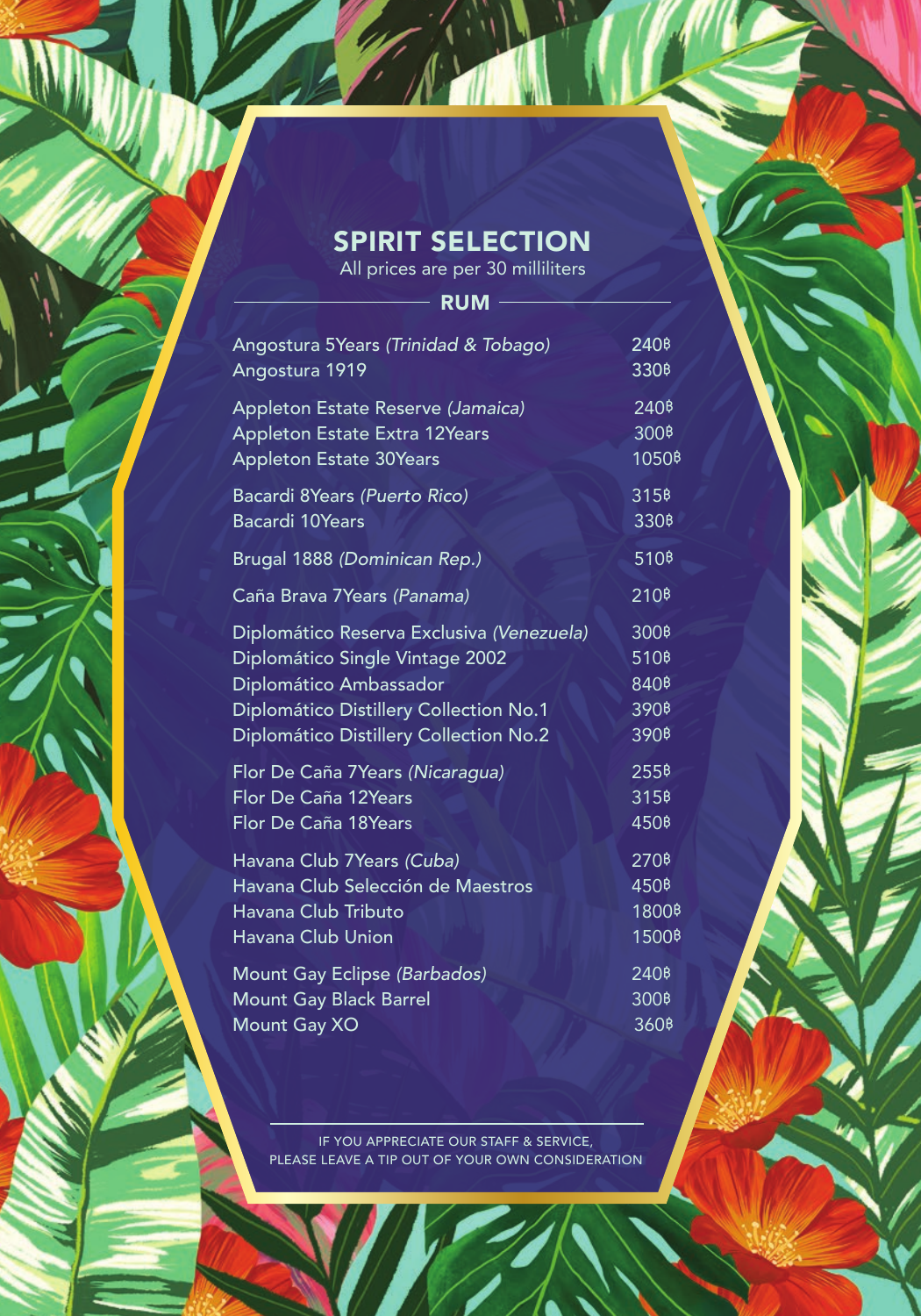# SPIRIT SELECTION

All prices are per 30 milliliters

| RUM                                         |                                   |
|---------------------------------------------|-----------------------------------|
| Phraya (Thailand)                           | 330 <sup><sup>8</sup></sup>       |
| <b>Plantation Pineapple</b>                 | 225 <sup>B</sup>                  |
| <b>Plantation Barbados 2002</b>             | 390 <sup>\$</sup>                 |
| <b>Plantation Jamaica 2003</b>              | 390 <sup><math>\beta</math></sup> |
| Plantation Nicaragua 2001                   | 390 <sup>\$</sup>                 |
| <b>Plantation Panama 2004</b>               | 390 <sup>\$</sup>                 |
| <b>Plantation Trinidad 2003</b>             | 390 <sup>\$</sup>                 |
| <b>Plantation XO</b>                        | 570 <sup><math>\beta</math></sup> |
| Rhum J.M Blanc Agricole (Martinique)        | 255 <sup>\$</sup>                 |
| Rhum J.M Élevé Sous Bois Agricole           | 300 <sup><math>\beta</math></sup> |
| Rhum J.M V.O Vieux Agricole                 | 345 <sup><sup>8</sup></sup>       |
| Ron Matusalem Solera (Dominican Rep.)       | 2258                              |
| Ron Matusalem Gran Reserva 15Years          | 315 <sup><sup>8</sup></sup>       |
| Ron Matusalem Solera 23Years                | 4958                              |
| Ron Zacapa 23Years (Guatemala)              | 450 <sup>\$</sup>                 |
| Smith & Cross (Jamaica)                     | 3758                              |
| Worthy Park Single Estate Reserve (Jamaica) | 330 <sup><sup>8</sup></sup>       |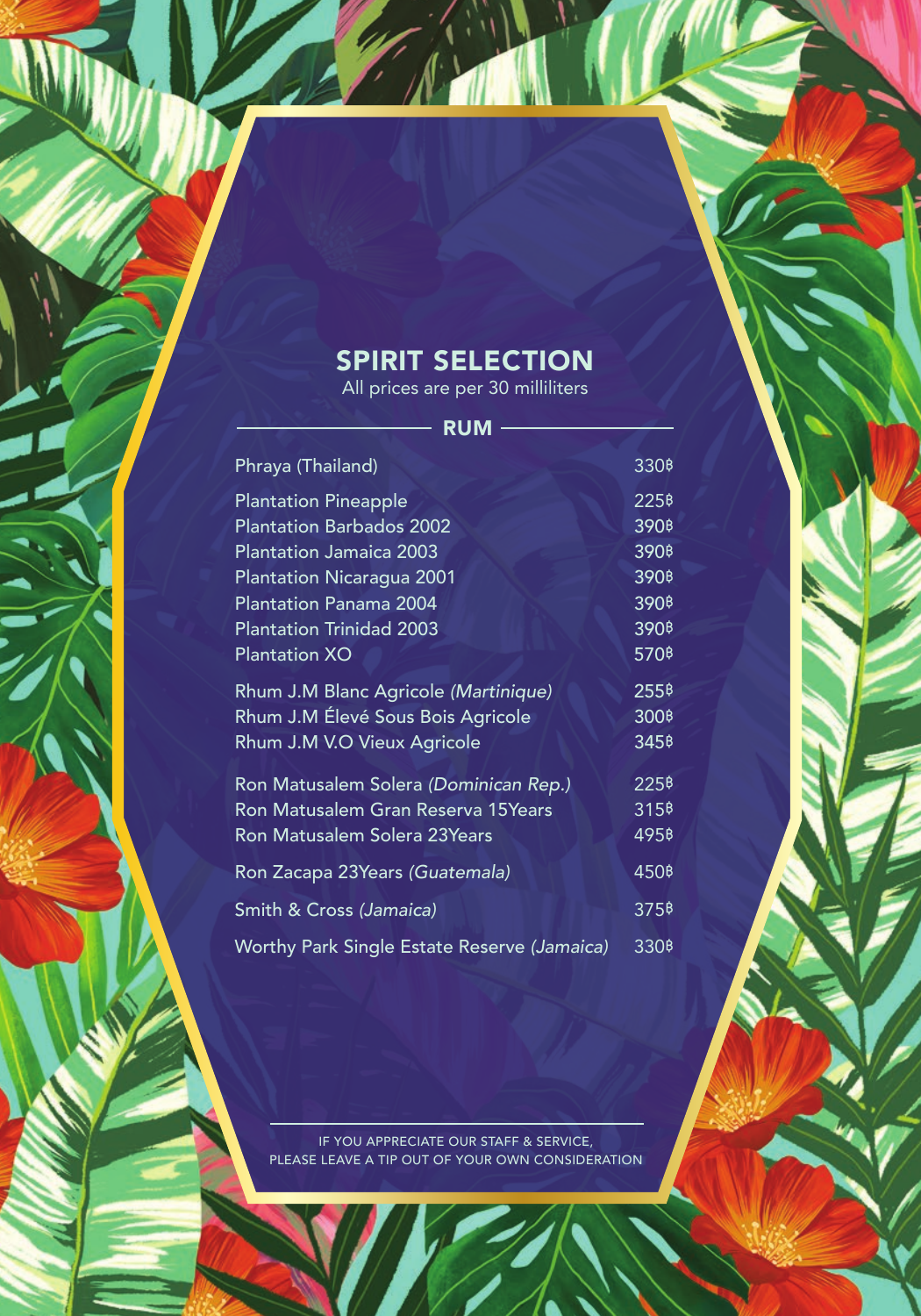# SPIRIT SELECTION

All prices are per 30 milliliters

| <b>WHISKY</b>                                                                                  |                                                                                            |
|------------------------------------------------------------------------------------------------|--------------------------------------------------------------------------------------------|
| Chivas Regal 12Years (Scotland)                                                                | 285 <sup>\$</sup>                                                                          |
| The Glenlivet 12Years (Scotland)                                                               | 330 <sup>B</sup>                                                                           |
| The Glenlivet 15 Years                                                                         | 420 <sup><math>\beta</math></sup>                                                          |
| Jameson Black Barrel (Ireland)<br>Jameson                                                      | 330 <sup><sup>8</sup></sup><br>270 <sup>8</sup>                                            |
| Johnnie Walker Gold Label (Scotland)                                                           | 330 <sup>\$</sup>                                                                          |
| Laphroaig 10Years (Scotland)                                                                   | 390 <sup><sup>8</sup></sup>                                                                |
| Macallan 12Years (Scotland)                                                                    | 4208                                                                                       |
| Monkey Shoulder (Scotland)                                                                     | 330 <sup><sup>8</sup></sup>                                                                |
| <b>Naked Malt (Scotland)</b>                                                                   | 330 <sup><sup>8</sup></sup>                                                                |
| The Balvenie Double Wood 12Years (Scotland)<br>The Balvenie Caribbean Cask 14Years             | 4058<br>690₿                                                                               |
| <b>AGAVE</b>                                                                                   |                                                                                            |
| 400 Conejos Mezcal                                                                             | 330 <sup><sup>8</sup></sup>                                                                |
| Alipus Mezcal                                                                                  | 360 <sup><math>\beta</math></sup>                                                          |
| <b>Creyente Mezcal</b>                                                                         | 390\$                                                                                      |
| Don Julio Blanco Tequila                                                                       | 360 <sup><math>\beta</math></sup>                                                          |
| Jose Cuervo Tradicional Silver Tequila<br>Jose Cuervo Tradicional Reposado Tequila             | 240 <sup><math>\beta</math></sup><br>285 <sup>B</sup>                                      |
| Mezcal Buenbicho                                                                               | 360 <sup><math>\beta</math></sup>                                                          |
| <b>Montelobos Mezcal</b>                                                                       | 360 <sup><sup>8</sup></sup>                                                                |
| Fortaleza Tequila Blanco                                                                       | 510 <sup><math>\beta</math></sup>                                                          |
| Ocho Tequila Blanco<br>Ocho Tequila Reposado<br>Ocho Tequila Anejo<br>Ocho Tequila Extra Anejo | 300 <sup>\$</sup><br>330 <sup><sup>8</sup></sup><br>510 <sup>\$</sup><br>690 <sup>\$</sup> |
| Santa Pedrera Mezcal                                                                           | 390 <sup><sup>8</sup></sup>                                                                |